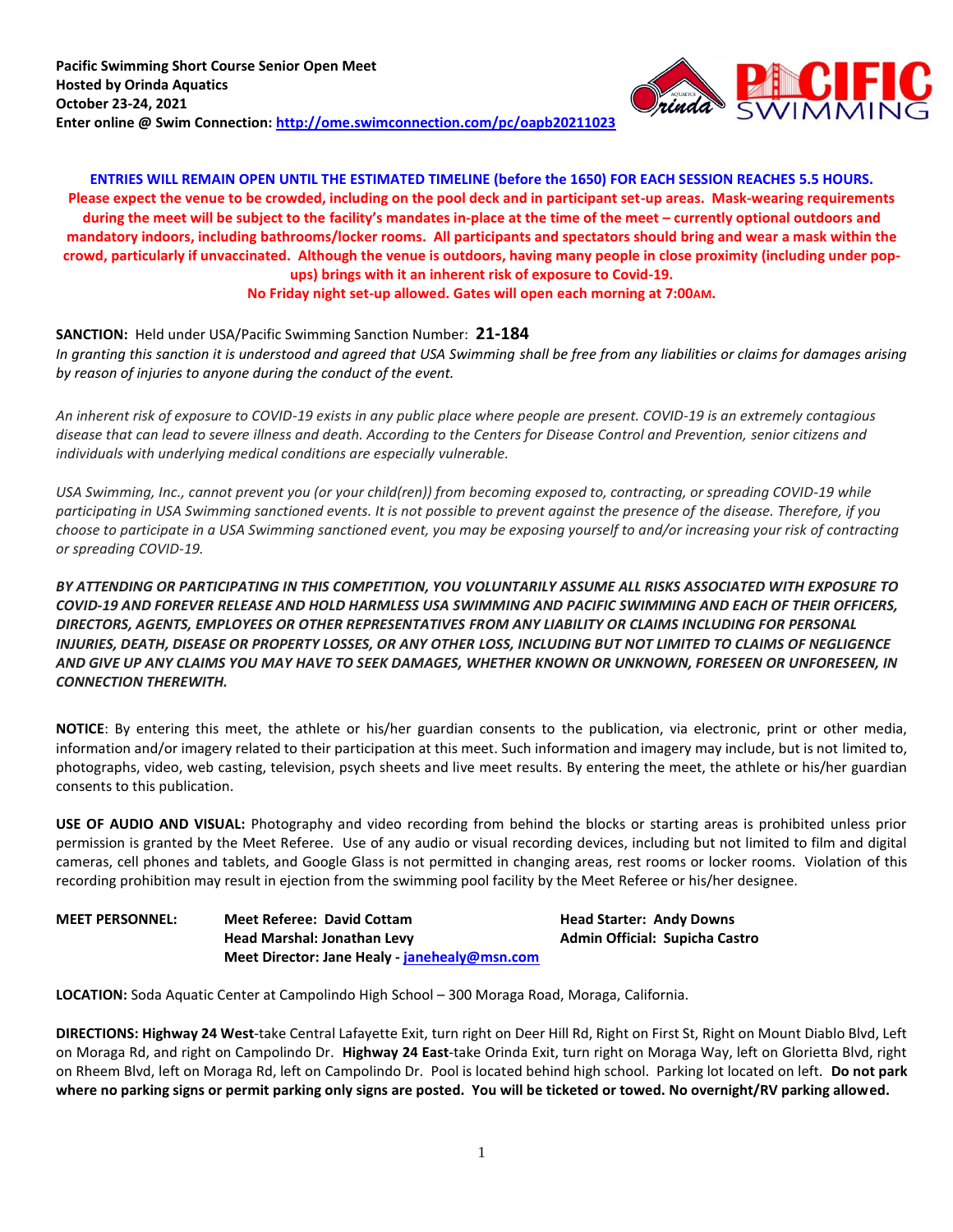**COURSE:** Outdoor 25-Yard competition pool with up to 16 lanes equipped with touch pads and push-button back-up. A separate pool may be available for warm-down during the meet. The minimum water depth as measured in accordance with article 103.2.3 is 10' on the primary start end and 7' on the secondary start end of the competition pool. The competition course has been certified in accordance with 104.2.2C(4). The copy of such certification is on file with USA Swimming.

**TIME:** Meet begins at 9:00AM each day. The competition course will be open for warm-ups 7:30 – 8:45AM.

**RULES: •** Current USA and Pacific Swimming rules, including Minor Athlete Abuse Prevention Policy ("MAAPP") and warm-up procedures shall govern the meet. A copy of these procedures will be posted at the Clerk-of-Course. All Athletes age 18 and older must have completed the Athlete Protection Training to be allowed to compete.

 The local facility's guidelines, restrictions, and interpretation of the local public health guidelines at the time of the meet, including mask-wearing and social-distancing, shall be followed at this meet.

 All applicable adults participating in or associated with this meet acknowledge that they are subject to the provisions of the USA swimming Minor Athlete Abuse Prevention Policy (MAAPP) and that they understand that compliance with MAAPP is a condition of participation in the conduct of this competition.

- All events are timed finals.
- All events shall swim fast to slow.

• Athletes in the 500 free must provide their own lap counters. Athletes must provide timers and lap counters for the 1650 free.

• Athletes may compete in a maximum of **4** events per day.

**•** If local conditions warrant it the Meet Referee, with the concurrence of the Meet Director, may require a mandatory scratch down. Immediate cash refunds will be made for any mandatory scratches.

- All coaches and deck officials must wear their USA Swimming membership cards in a visible manner.
- **• ENTRIES WILL REMAIN OPEN UNTIL THE ESTIMATED TIMELINE (before the 1650) FOR EACH SESSION REACHES 5.5 HOURS.**

**UNACCOMPANIED ATHLETES:** USAS athlete-member competing at the meet must be accompanied by a USA Swimming member-coach for the purposes of athlete supervision during warm-up, competition and warm-down. If a coach-member of the athlete's USAS Club does not attend the meet to serve in said supervisory capacity, it is the responsibility of the athlete or the athlete's legal guardian to arrange for supervision by a USA Swimming member-coach. The Meet Director or Meet Referee may assist the athlete in making arrangements for such supervision; however, it is recommended that such arrangements be made in advance of the meet by the athlete's USAS Club Member-Coach.

**RACING STARTS:** Any athlete entered in this meet, unaccompanied by a USA Swimming member coach, must be certified by a USA Swimming member coach as being proficient in performing a racing start or must start the race in the water. It is the responsibility of the athlete or the athlete's legal guardian to ensure compliance with this requirement.

**RESTRICTIONS:** • Smoking and the use of other tobacco products is prohibited on the pool deck, in the locker rooms, in spectator seating,

on standing areas and in all areas used by Athletes, during the meet and during warm-up periods.

- Sale and consumption of alcoholic beverages is prohibited in all areas of the meet venue.
- No glass containers are allowed in the meet venue.
- No propane heater is permitted except for snack bar/meet operations.

 **Marshals and signage will indicate areas designated for set-up. Anyone set-up in restricted areas of the pool deck, school campus, or within fire lanes will be required to re-locate.** 

- All shelters must be properly secured.
- Changing into or out of swimsuits other than in locker rooms or other designated areas is prohibited.

• Destructive devices, to include but not limited to, explosive devices and equipment, firearms (open or concealed), blades, knives, mace, stun guns and blunt objects are strictly prohibited in the swimming facility and its surrounding areas. If observed, the Meet Referee or his/her designee may ask that these devices be stored safely away from the public or removed from the facility. Noncompliance may result in the reporting to law enforcement authorities and ejection from the facility. Law enforcement officers are exempt per applicable laws.

• Operation of a drone or any other flying apparatus is prohibited over the venue (pools, athlete/coach area, spectator area and open ceiling locker rooms) any time athletes, coaches, official and/or spectators are present.

• Only athletes entered in the meet may use the competition or warm-down pool(s) at any time during the meet.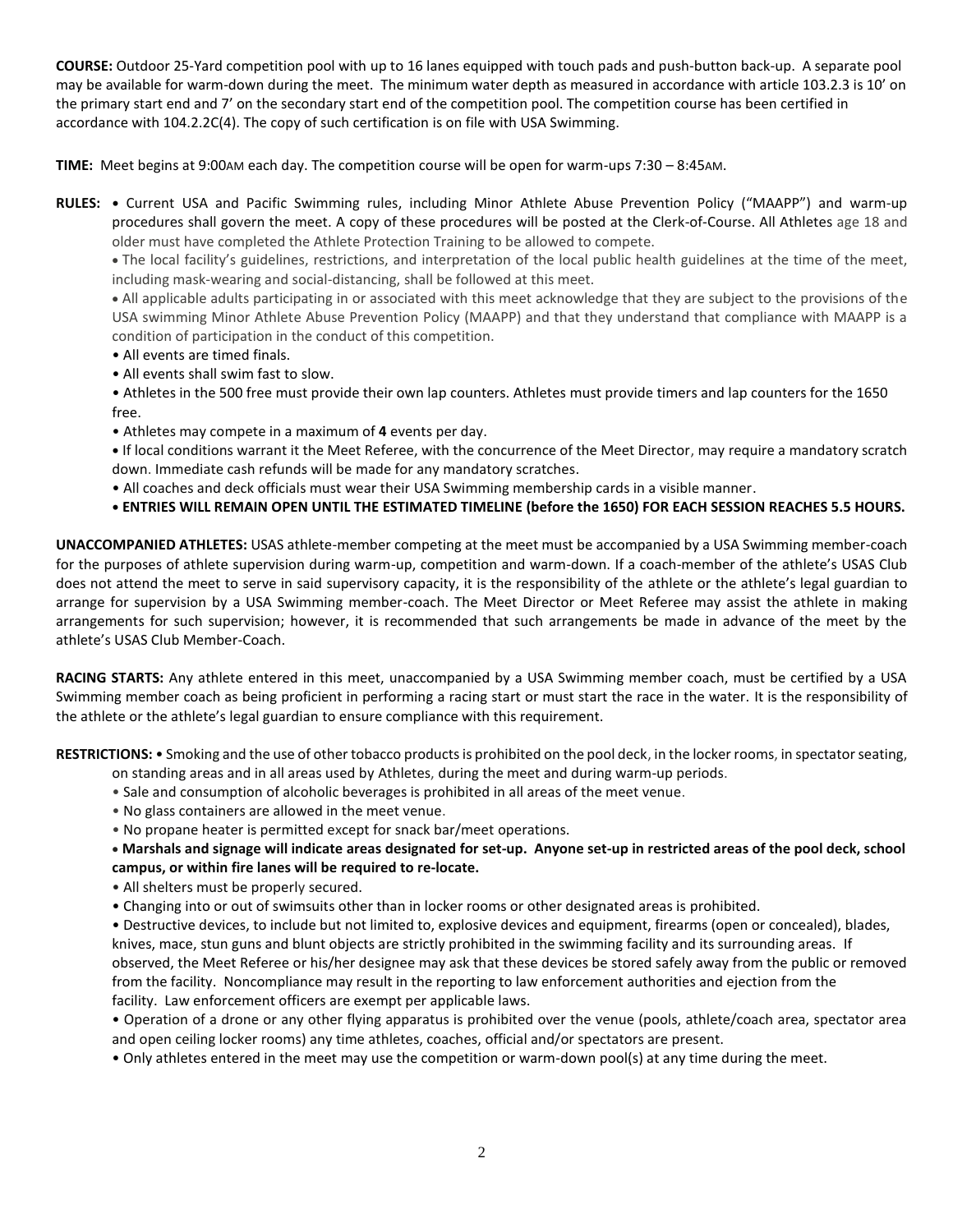**ELIGIBILITY:** • Athletes must be current members of USA-S and enter their name and registration number on the meet entry card exactly as shown on their Registration Card. If this is not done, it may be difficult to match the athlete with the registration and times database. The meet host will check all athlete registrations against the SWIMS database and if not found to be registered, the Meet Director shall accept the registration at the meet (a \$10 surcharge will be added to the regular registration fee). Duplicate registrations will be refunded by mail.

• Athletes 13&over are eligible to enter this meet. There is no proof of time required. Entry times should be the athlete's actual short course time and not the minimum standard.

• Athletes 11&12 years must meet the Senior Open time standard as outlined by Pacific Swimming time verification procedures. No refunds will be given for times that cannot be proved.

- Athletes under the age of 11 are not eligible to compete.
- The Athlete's age will be the age of the Athlete on the first day of the meet.

• Disabled athletes are welcome to attend this meet and should contact the Meet Director or Meet Referee regarding any special accommodations.

- Entries with **"NO TIME" will be rejected.**
- Entry times should be in yards, if available. If not available, times in Long Course Meters or Short Course Meters may be entered.

**SEEDING:** Event seeding will be in the following order**:** conforming short course yards (SCY), non-conforming long course meters (LCM), and non-conforming short course meters (SCM) - USA Swimming rules 207.12.7B.

**CHECK-IN:** The meet will be deck seeded. Athletes must check-in at the Clerk-of-Course. No event shall be closed more than 30 minutes before the scheduled start of the session. Close of check-in for remaining events shall be no more than 60 minutes before the estimated time of the start of the first heat of the event. Athletes who do not check in will not be seeded and will not be allowed to compete in that event.

**SCRATCH RULE:** Athletes entered in a timed final individual event that is seeded on the deck and who have checked in for that event, must swim in the event unless they notify the clerk of the course before seeding for that event has begun that they wish to scratch. Failure to swim an event will result in being barred from their next individual event in which the athlete is entered that day or the next meet day, whichever occurs first.

**ENTRY FEES:** \$7.00 per event plus an \$8.00 participation fee per athlete. Entries will be rejected if payment is not sent at time of request. No refunds will be made, except for mandatory scratch-downs.

**ONLINE ENTRIES:** To enter online go to **<http://ome.swimconnection.com/pc/OAPB20211023>** to receive an immediate entry confirmation. This method requires payment by credit card. Swim Connection, LLC charges a processing fee for this service, equal to \$1 per Athlete plus 5% of the total Entry Fees. Please note that the processing fee is a separate fee from the Entry Fees. If you do not wish to pay the processing fee, enter the meet using a mail entry. **Entering online is a convenience, is completely voluntary, and is in no way required or expected of an athlete by Pacific Swimming.** Online entries will be accepted through **Wednesday, October 13th , 2021 (unless meet reaches capacity prior to that date).**

**MAILED OR HAND DELIVERED ENTRIES**: Entries must be on the attached consolidated entry form. Forms must be filled out completely and printed clearly with Athlete's best times. Entries must be entered using the current Pacific Swimming procedure and be postmarked by midnight, **Monday, October 11th , 2021,** or hand delivered by 6:30 p.m. **Wednesday, October 13th , 2021.** No refunds will be made, except mandatory scratch downs. Requests for confirmation of receipt of entries should include a self-addressed, stamped envelope.

## **Make check payable to: Orinda Aquatics Mail/Hand Deliver entries to: Jane Healy, 15 Pimentel Court, Moraga, CA 94556**

## **AWARDS:** None.

**ADMISSION:** Free. Printed programs will be available for working Coaches and Officials only. Seedings and results may be posted on Meet Mobile.

**SNACK BAR & HOSPITALITY:** A very limited snack bar will be available throughout the competition, if permitted by local mandates at the time of the meet. Coaches and working deck officials will be provided lunch.

**MISCELLANEOUS:** No overnight parking is allowed. Facilities will not be available or accessible before or after meet hours.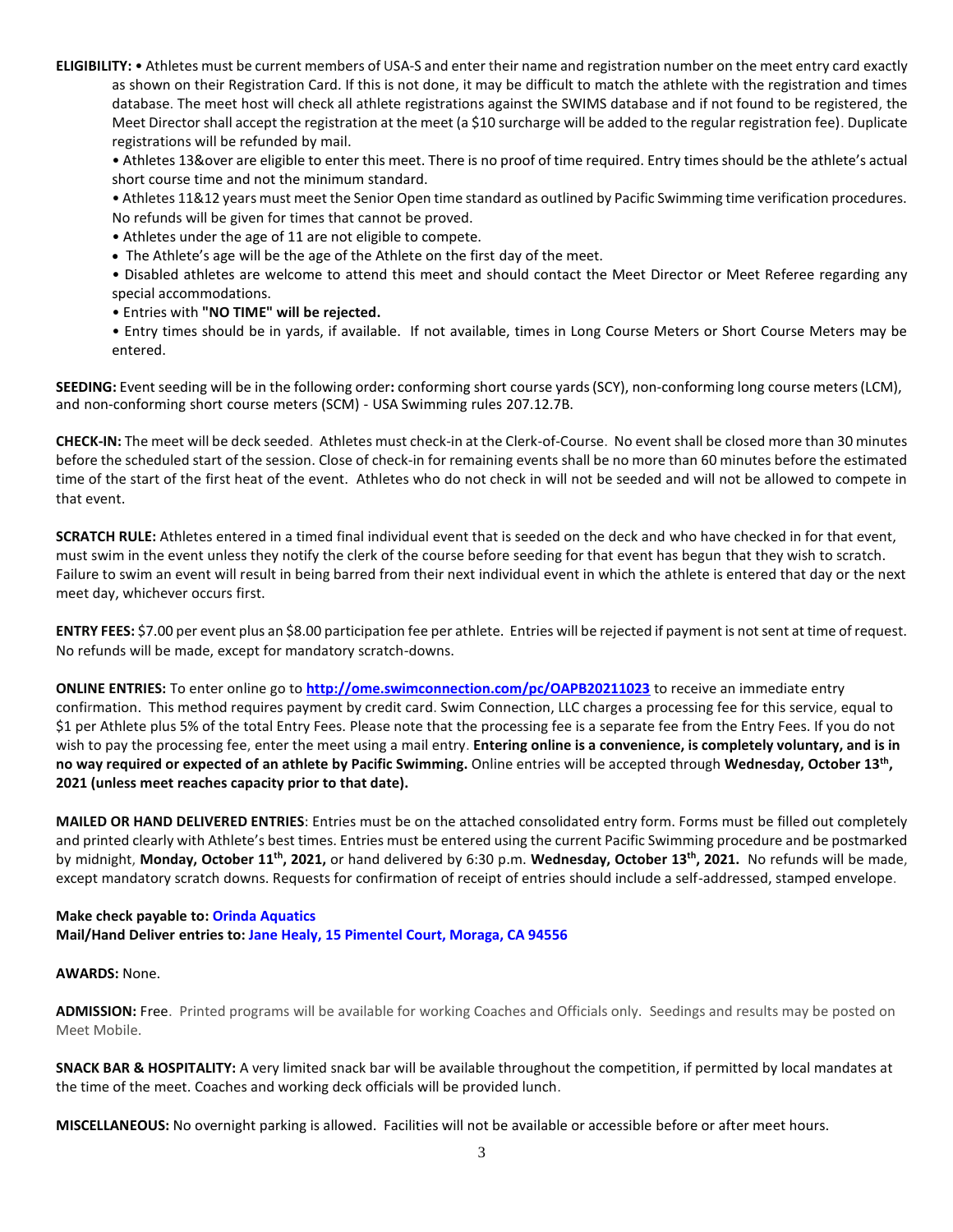## **EVENTS**

**WOMEN'S EVENTS MEN'S EVENTS**

|                       | <b>Senior Open</b> | <b>Senior Open</b>    |            |  |  |  |  |  |
|-----------------------|--------------------|-----------------------|------------|--|--|--|--|--|
| <b>Time Standards</b> |                    | <b>Time Standards</b> |            |  |  |  |  |  |
| <b>SCY</b>            | LCM                | <b>SCY</b>            | <b>LCM</b> |  |  |  |  |  |

| Saturday, October 23, 2021 |          |    |                       |                |         |         |  |  |  |  |
|----------------------------|----------|----|-----------------------|----------------|---------|---------|--|--|--|--|
| 5:32.89                    | 6:18.79  | 1  | 400 IM (women)        |                |         |         |  |  |  |  |
|                            |          |    | <b>500 Free (men)</b> | $\overline{2}$ | 5:47.89 | 5:12.79 |  |  |  |  |
| 2:32.99                    | 2:55.79  | 3  | 200 Back              | 4              | 2:20.69 | 2:41.39 |  |  |  |  |
| 1:10.69                    | 1:19.99  | 5  | 100 Fly               | 6              | 1:03.89 | 1:12.69 |  |  |  |  |
| 2:19.99                    | 2:39.49  | 7  | 200 Free (women)      |                |         |         |  |  |  |  |
|                            |          |    | 200 IM (men)          | 8              | 2:23.29 | 2:45.49 |  |  |  |  |
| 29.99                      | 34.29    | 9  | 50 Free               | 10             | 26.89   | 30.19   |  |  |  |  |
| 2:56.39                    | 3:21.19  | 11 | 200 Breast            | 12             | 2:40.49 | 3:04.09 |  |  |  |  |
| 21:27.19                   | 22:09.69 | 13 | 1650 Free (women)     |                |         |         |  |  |  |  |

| Sunday, October 24, 2021 |         |    |                       |    |          |          |  |  |  |  |
|--------------------------|---------|----|-----------------------|----|----------|----------|--|--|--|--|
| 6:12.69                  | 5:34.69 | 15 | 500 Free (women)      |    |          |          |  |  |  |  |
|                          |         |    | 400 IM (men)          | 16 | 5:07.69  | 5:51.59  |  |  |  |  |
| 2:34.89                  | 2:55.89 | 17 | 200 Fly               | 18 | 2:22.29  | 2:41.49  |  |  |  |  |
| 1:10.79                  | 1:22.29 | 19 | 100 Back              | 20 | 1:04.69  | 1:15.49  |  |  |  |  |
| 2:36.79                  | 3:00.29 | 21 | 200 IM (women)        |    |          |          |  |  |  |  |
|                          |         |    | <b>200 Free (men)</b> | 22 | 2:08.39  | 2:27.89  |  |  |  |  |
| 1:04.99                  | 1:14.09 | 23 | 100 Free              | 24 | 58.69    | 1:07.39  |  |  |  |  |
| 1:21.99                  | 1:33.89 | 25 | 100 Breast            | 26 | 1:13.59  | 1:25.49  |  |  |  |  |
|                          |         |    | 1650 Free (men)       | 28 | 20:13.29 | 20:43.39 |  |  |  |  |

**Athletes in the 500 must provide their own lap counter. Athletes in the 1650 must provide own timer and lap counter. All events swim fastest to slowest**

**Athletes aged 11&12 must meet the Senior Open Time Standards**